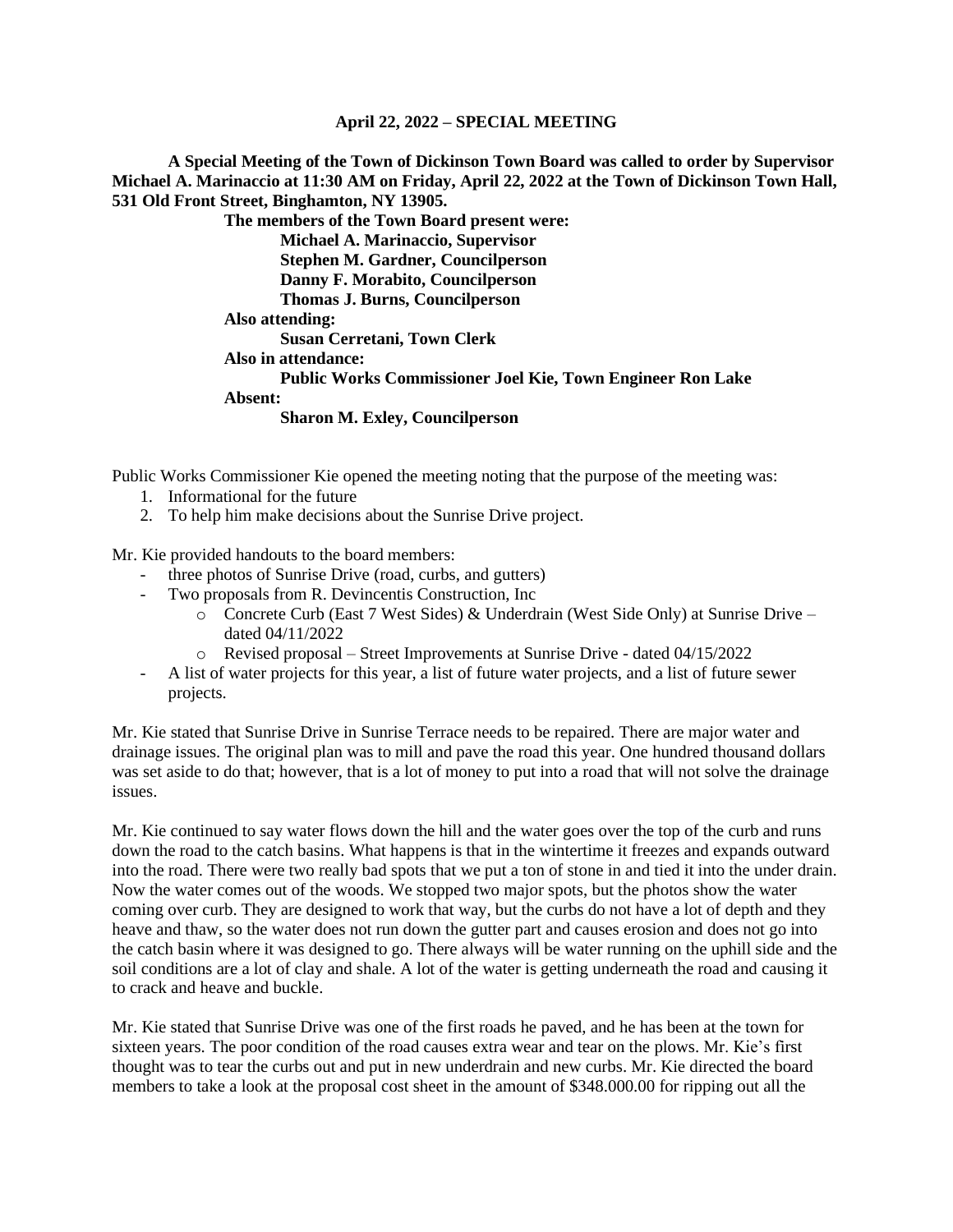curbs, new underdrain, uphill side perforated pipe and stone – no topsoil. Edging will have to be placed on the uphill side with at least six inches of stone.

There was a lengthy back and forth between Councilman Morabito and Public Works Commissioner Kie. Mr. Morabito would like to avoid having an unsightly view of rocks all the way up Sunrise Drive because five years down the road the grass and weeds will grow through and will be a mess and look terrible. He would like to see an alternate solution. Mr. Morabito stated that he would like to communicate with the residents on the upper side of the street that this is the opportunity to take care of your water problems by installing a French drain and the town will connect them into the storm drain system. It would be totally voluntary and probably all of the residents will not do it, but it will always remain an option to tie in. We cannot force the residents to connect unless we establish a storm district. Mr. Morabito suggested that we put infrastructure in place and tie everyone in. It is the safe way. If we are going to invest so much money into the project, he wants to be sure that it is done the right way.

Mr. Kie stated that we will always have surface runoff and ten percent of the water will never be caught. Mr. Morabito asked why spend all this money if you are going to tie in drains that will direct 90 percent of the water. Mr. Kie stated that even if you tie in you will still have runoff from jumping the curb. Mr. Kie stated there is no other option. There is a concern that when people mow, the grass clippings will clog it up and it will overflow again and will have to be cleaned out every year.

Mr. Kie stated that the middle section of the road, the water catches behind the curb and percolates up. If you crown it and push to curb line, it is going to heave and erode the edge of blacktop. There is an area that is almost flat and needs two inches to crown. In the winter, water off the hill gets under the ground and causes the road to heave more because it does not have good soil material under it.

Mr. Kie stated that if you are going to spend \$350,000 to put in new curbs and drainage in, you may as well rip the road out and put new sub-base in and do it the right way. You are making an investment. Then when you pave the road, it will last 15-20 years and will help alleviate some of the problems the people are having one street down on Rosedale Drive. There are so many springs in the backyards.

When asked by Mr. Marinaccio, Mr. Kie stated that we will pave other streets if we do not do this project this year. With the proposed cost of \$668,000 for the project, we will have to bond. \$90-100k was budgeted. Supervisor Marinaccio stated that whatever we decide to do, bonding is possible. Mr. Kie commented that we have a year. Mr. Marinaccio stated that one of the options is to use the \$375,000.

#### Other projects:

Stimulus money projects:

- \$27,000 correlator (finds water leaks)
- \$9,300 meter readers
- \$80,000 pressure reducer valve
- \$98,000 Pineview Drive

Leaves us with \$100,000.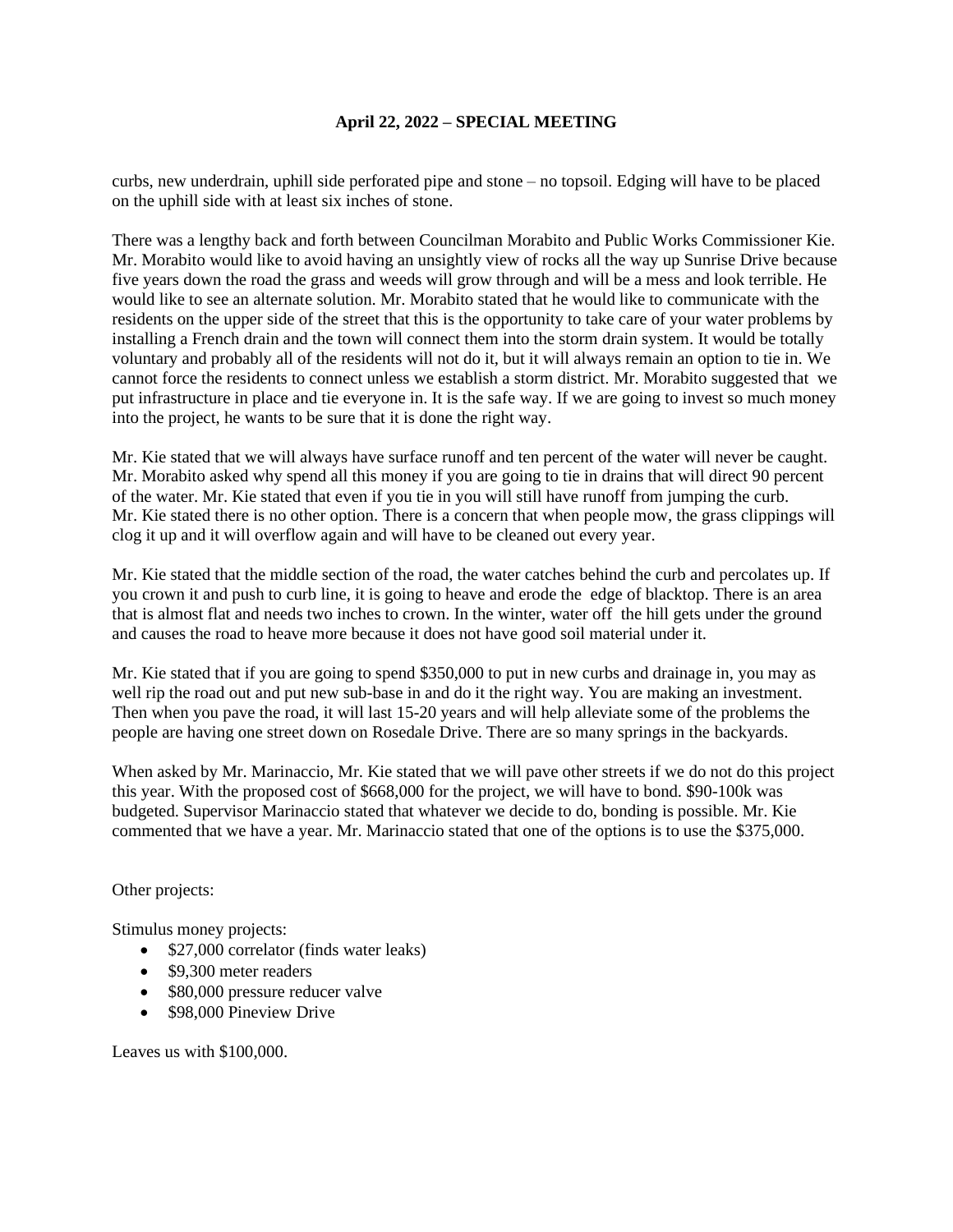Future water projects:

- By 2025 Cloud based system for the Water Department meter readings. Software – windows 10 will no longer be supported. It will be an additional 6 K. We have the meter reader already.
- Chenango Shores water mains contain lead EPA regulations will require us to replace them. We will have to look for Federal Funds, infrastructural funds, or grants at a cost of 2-3 million dollars.
- Finish Old State Rd. water line project 4 streets left. We have no problems now; it is not urgent. Approximately 6700 ft. to finish.
- We are putting in ionizers at the Sunrise Terrace and Old State Rd water tanks. They are coming to scuba dive. Sunrise Terrace tank was painted approximately 20 years ago. The tanks are basically storage facilities for fire and emergency use.
- New water meters for individual houses were approved in 2003; it has been 20 years. Matt Fitzpatrick is doing a phenomenal job detecting leaks. The cost was \$300 each for the newer water meters; they are accurate.
- Pressure reducing pit to switch to Binghamton water for Prospect Street is expensive approximately \$250,000. Mr. Kie stated that there is no loop to connect the lower part. The water feed from Johnson City goes under Airport Rd. and would like the option of two sources for the Fire Department, the Microtel, Francis Street etc. We will put it on the wish list.
- Mr. Kie believes that a new control panel for Sunrise Terrace sewer station at 50K would be a good investment. Right now, we do not have capability to turn on and off remotely.
- Mr. Kie stated that the Elaine Drive sewer is working well but it is clay. It is something we should consider replacing as it is the only street in the town we have not paved. It is 1 to 2 years out on the list.

Future water projects equal five million dollars over time. Supervisor Marinaccio asked where do we stop? People cannot afford this.

Mr. Kie asked if we crunch the numbers and raise the rates a couple of cents now, will we have enough money? We have three years to plan. Can we generate enough surplus?

The \$15.00 (capital improvement) service fee goes towards just water not sewer. Councilman Morabito commented that that fee was supposed to be gone by now but rather than raising the rates we elected to keep the \$15 charge even though that was not the intent of it.

Mr. Kie stated that we budgeted 200k in the 2022 budget for water projects. He went on to say the water projects are being covered by the stimulus money. We have 200k that he would like to put towards starting a program to replace water meters. We replaced approximately one quarter of our meters per year. We have 1200 residents, and we would buy the meters in lots of eighty. It is less expensive if we buy all